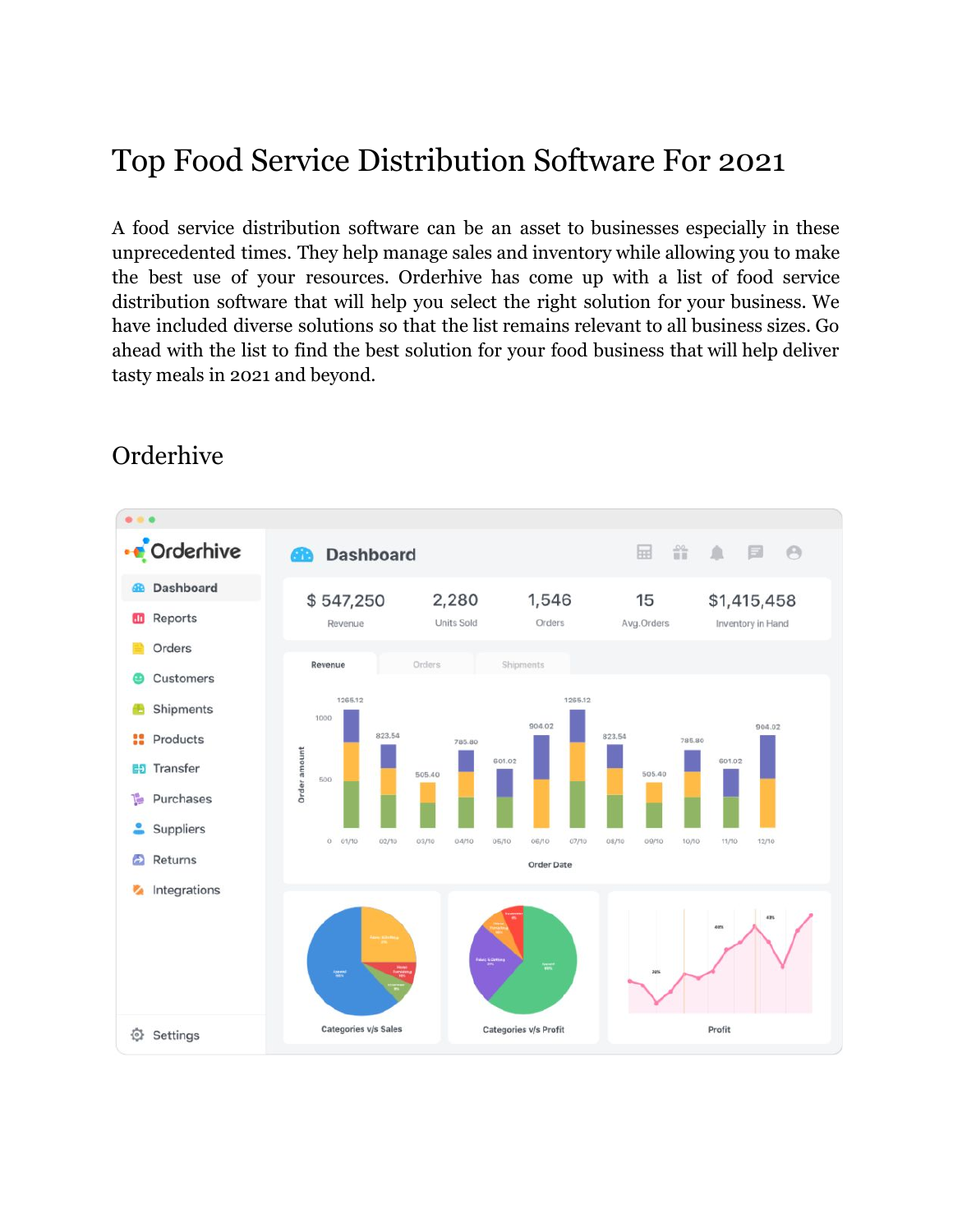Orderhive is a SaaS-powered comprehensive suite that covers all aspects of food distribution like inventory control, warehousing, barcodes and labeling, reporting, along with extensive automation capabilities. It supports integration with all leading ecommerce platforms, and it comes with free multichannel, multi-platform support without any upper cap. Also, Orderhive allows businesses to run their operations from a mobile app, making the food business easier than ever before. Glovo stands as a fine example of how a food distribution software propels growth in a sustainable manner.

Capterra: 4.4/5 (198 Reviews) GoodFirms: 4/5 (33 Reviews) G2: 3.7/5 (20 Reviews)

Country - USA Website - [www.orderhive.com](http://www.orderhive.com/) Free Demo - 15 Day Free Trial Available Deployment - Cloud

#### CBORD



CBORD was conceived in 1975 with an aim to provide integrated solutions to the educational institutions. They also diversified into food services and healthcare as they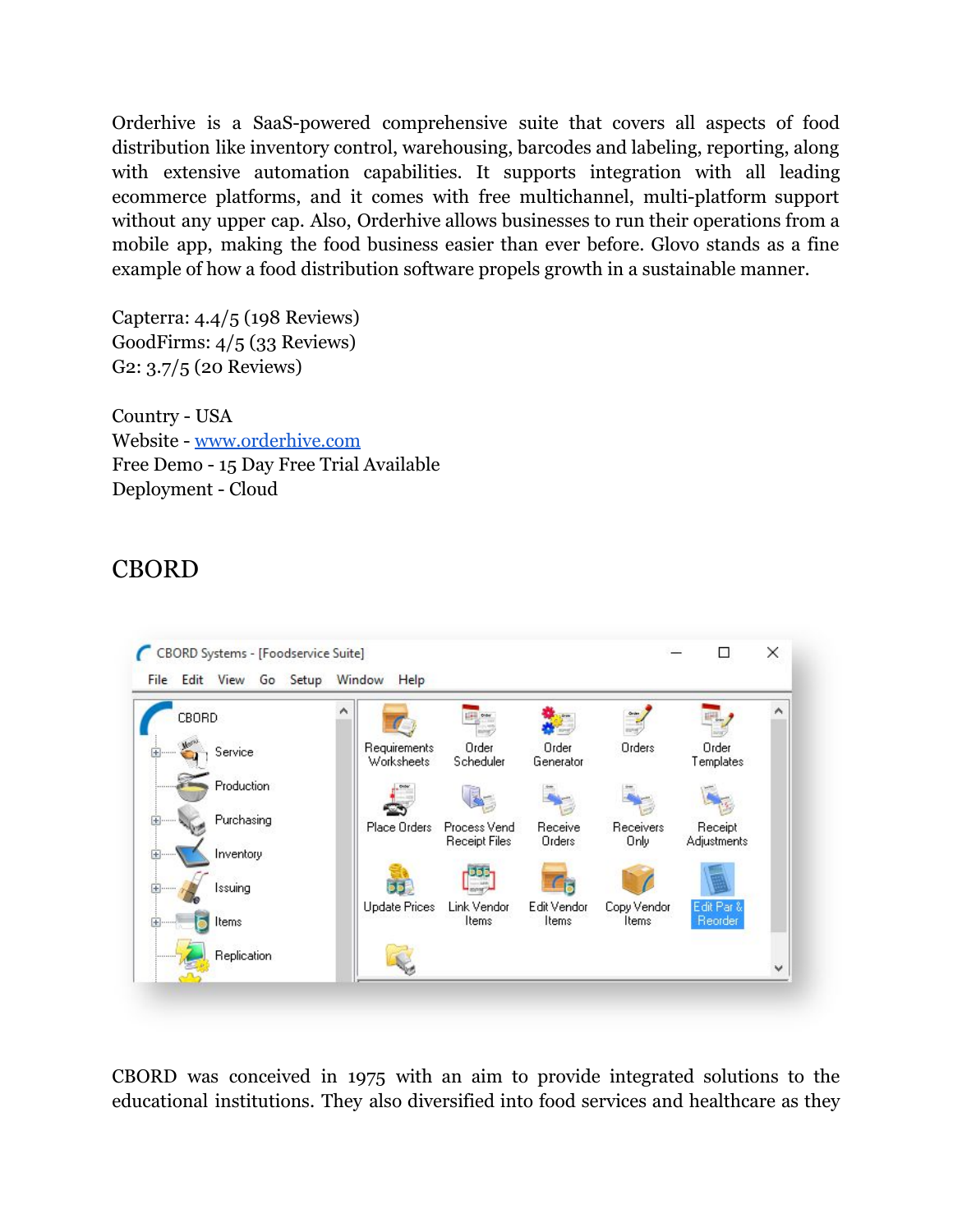currently serve 6,000 organizations. They have presence in the USA, Canada, South Africa, Middle East, New Zealand, and Australia. CBORD is a unit of Roper Technologies, Inc. (ROP: NYSE) and it enjoys patronage of many partners active in various markets.

Capterra: 5/5 (1 Review) GoodFirms: 0/5 (No Review) G2: 3.8/5 (7 Reviews)

Country - Ithaca, NY, USA Website - <https://www.cbord.com/> Free Demo - Not Available Deployment - On Premise (Windows), Cloud

### GloriaFood

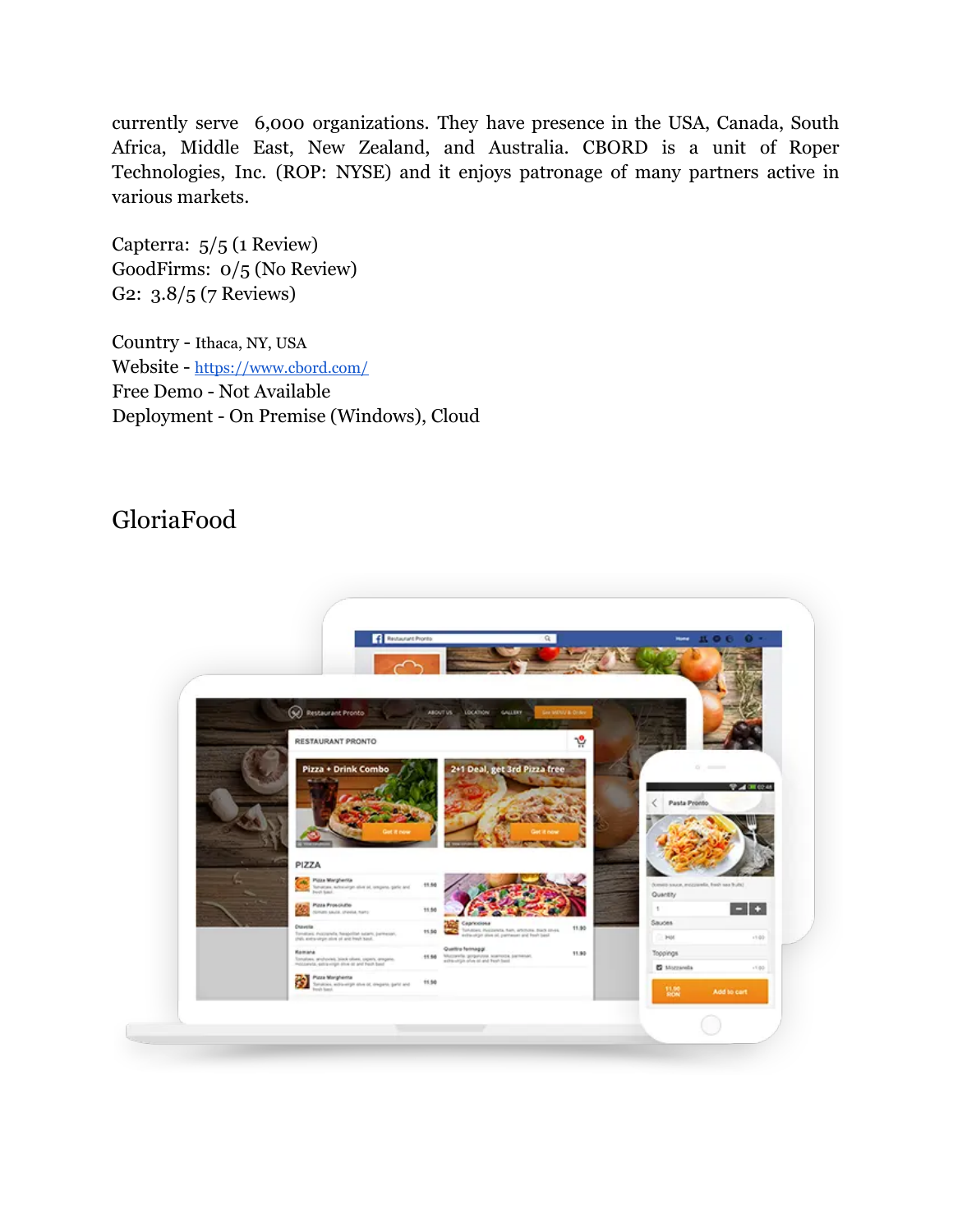GloriaFood provides a powerful solution for online food delivery and they follow a freemium model, a new instance for their industry. They don't charge for the transactions made on their platform and this helped them rope in more than 21,792 clients from over 150 countries. They are focused on creating easy-to-use and functional solutions for restaurants across the globe.

Capterra: 5/5 (2 Reviews) GoodFirms: 0/5 (No Review) G2: 0/5 (No Review)

Country - Bucharest, Romania Website - <https://www.gloriafood.com/> Free Demo - Free Plan available Deployment - Cloud

#### FoodStorm

| O release O Add a Customer Order O Add - |          |                                                                   | Print                                                               |              |  |                |         |                       |           |                  |                  |
|------------------------------------------|----------|-------------------------------------------------------------------|---------------------------------------------------------------------|--------------|--|----------------|---------|-----------------------|-----------|------------------|------------------|
|                                          |          | Search                                                            |                                                                     |              |  |                |         |                       |           |                  |                  |
| <b>Recent Orders</b>                     |          | Recent Orders                                                     |                                                                     |              |  |                |         |                       |           |                  |                  |
| New Orders (0)                           |          | No.                                                               | Date                                                                | Name         |  |                | Company |                       | Status    |                  |                  |
| Today (0)                                | <b>B</b> | 1242                                                              | 05 Nov 2015                                                         | Samuel May   |  |                |         |                       |           |                  | Confirmed        |
| Tomorrow (0)                             | ⊌        | 1241                                                              | 04 Nov 2015                                                         | Brian Smith  |  |                |         | Sprocket Co.          |           |                  | Confirmed        |
| <b>Active Quotes (0)</b>                 | 属        | 1240                                                              | 03 Nov 2015                                                         | Wendy Summer |  |                |         |                       |           |                  | Confirmed        |
| Calendar                                 | 形        | 1233                                                              | 13 Nov 2015<br>Robert Simpson                                       |              |  |                |         |                       | Confirmed |                  |                  |
| O<br>November 2015                       |          |                                                                   |                                                                     |              |  |                |         |                       |           |                  |                  |
| Mo Tu We Th Fr Sa Su                     |          |                                                                   | 1241 Customer Order <b>C</b> Edit Copy <b>Invoice C</b> Pay $\star$ |              |  |                |         | Print & Save v Cancel |           |                  | <b>B</b> History |
| 26 27 28 29 30 31 1                      |          | <b>Customer Name</b>                                              | Date Required                                                       |              |  |                |         |                       |           |                  |                  |
| 2 3 4 5 6 7 8                            |          | Brian Smith                                                       |                                                                     |              |  | 04 Nov 2015    |         |                       |           |                  |                  |
| 9 10 11 12 13 14 15                      | 5        | Number catering for                                               |                                                                     |              |  |                |         |                       |           |                  |                  |
| 16 17 18 19 20 21 22                     |          | Deliver To<br>Invoice To                                          |                                                                     |              |  |                |         |                       |           |                  |                  |
| 23 24 25 26 27 28 29                     |          | Brian Smith<br><b>Brian Smith</b><br>Sprocket Co.<br>Sprocket Co. |                                                                     |              |  |                |         |                       |           |                  |                  |
| 30 1 2 3 4 5 6                           |          | Victoria<br>Victoria                                              |                                                                     |              |  |                |         |                       |           |                  |                  |
| Schedule                                 |          | Items                                                             |                                                                     |              |  |                |         |                       |           |                  |                  |
| <b>Deliveries</b>                        |          | Item                                                              |                                                                     |              |  | Quantity Notes |         |                       | Price     | Disc %           | Total            |
| <b>O</b> & Shifts                        |          | $0$ 11:00 am                                                      |                                                                     |              |  |                |         |                       |           |                  |                  |
|                                          |          | Croissants                                                        |                                                                     |              |  | 12             |         |                       | \$2.50    |                  | \$30.00          |
|                                          |          | Mini Muffin                                                       |                                                                     |              |  | 12             |         |                       | \$3.30    |                  | \$39.60          |
|                                          |          | 12:30 pm                                                          |                                                                     |              |  |                |         |                       |           |                  |                  |
|                                          |          | Cheese Platter                                                    |                                                                     |              |  | $\overline{1}$ |         |                       | \$30.00   |                  | \$30.00          |
|                                          |          | Sandwich rounds (4pp)                                             |                                                                     |              |  | 12             |         |                       | \$2.50    |                  | \$30.00          |
|                                          |          |                                                                   |                                                                     |              |  |                |         |                       | \$1.75    |                  | \$3.50           |
|                                          |          | 2lt Orange Juice                                                  |                                                                     |              |  | $\overline{2}$ |         |                       |           |                  |                  |
|                                          |          | 250ml Sparkling Water                                             |                                                                     |              |  | 6              |         |                       | \$1.30    |                  | \$7.80           |
|                                          |          |                                                                   |                                                                     |              |  |                |         |                       |           | <b>Total GST</b> | \$14.64          |

© 2015 CaterXpress

Terms of Use Privacy Policy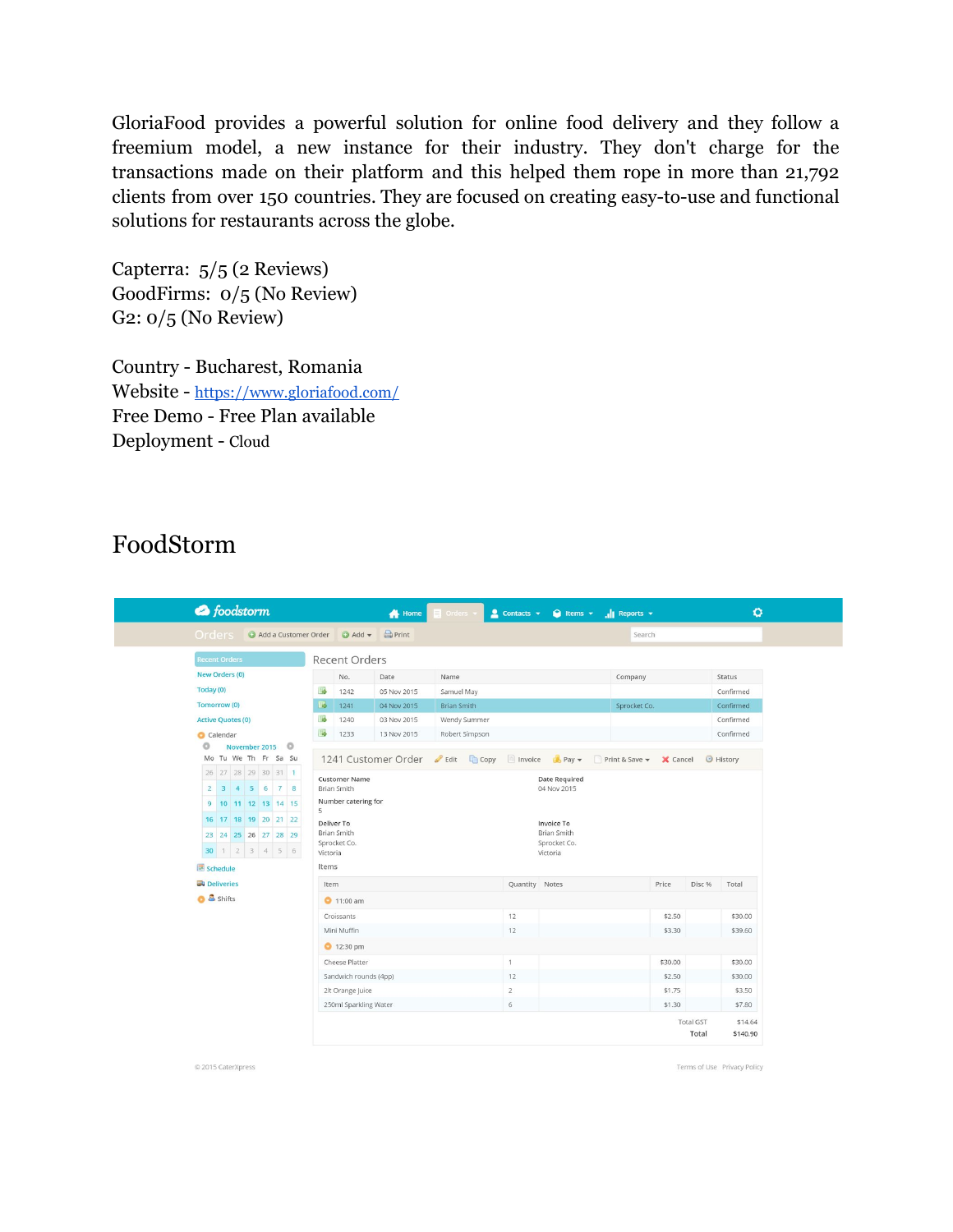FoodStorm is a SaaS-powered catering management suite. They have solutions for businesses of all sizes ranging from retail clients to event catering and corporate catering. They also have a dedicated support team with a diversified clientele.

Capterra: 4.7/5 (12 Reviews) GoodFirms: 0/5 (No Review) G2: 4/5 (1 Review)

Country - Victoria, Australia. Website - <https://foodstorm.com/> Free Demo - Available Deployment - Cloud

#### FOOD-TRAK



System Concepts, Inc is a four decades old company that pioneers food and beverages management automation. They serve more than 10,000 clients spread over 18 nations, making them a prominent name in the industry. They offer cloud-based solutions with a broad range of modules under their product FOOD-TRAK.

Capterra: 5/5 (1 Review) GoodFirms: 0/5 (No Review) G2: 5/5 (1 Review)

Country - United States Website - http://www.systemconcepts.com/ Free Demo - Not Available Deployment - Cloud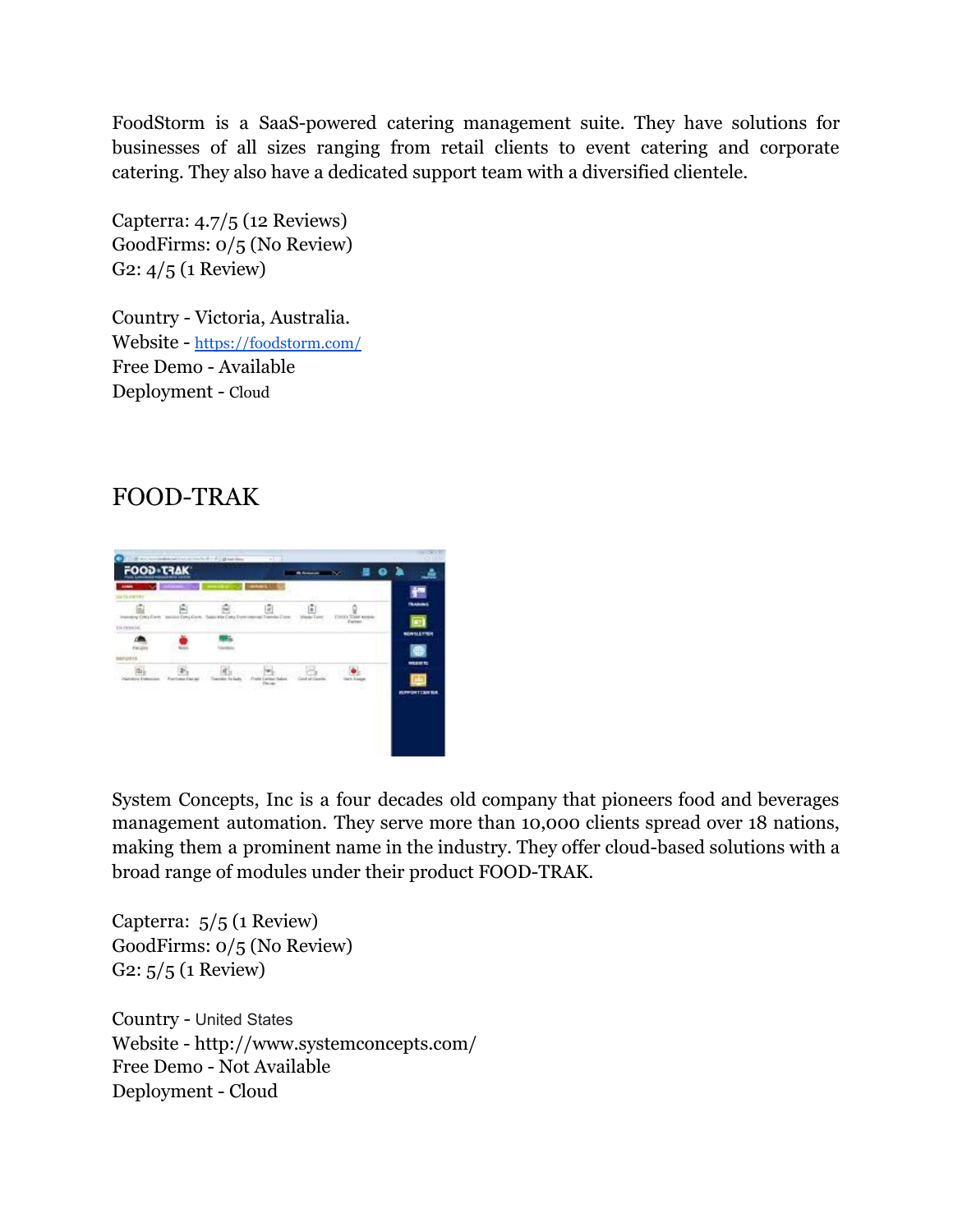## FoodBank Manager

| <b>Mels Pantry</b>                                                                                    |                     |                     |                                   |                                       |                                                                        |   | Legged in an Melody Maruy Profile Lisgo<br>Connect Device  |   |
|-------------------------------------------------------------------------------------------------------|---------------------|---------------------|-----------------------------------|---------------------------------------|------------------------------------------------------------------------|---|------------------------------------------------------------|---|
| Dashboard<br><b>New Visit</b><br>Calendar                                                             | <b>Time Tracker</b> | <b>New Denation</b> | Reports =                         | Manage =                              | Settings *                                                             |   |                                                            |   |
| <b>Create Visit Config</b><br>Sort the fields with drag and drop.<br>Drag to move a field up or down. |                     |                     |                                   |                                       | <b>Settings</b><br>Groups & Permissions<br><b>Custom Print Request</b> |   | Mels #1 Pantry                                             |   |
| Pick Up Person                                                                                        |                     |                     | Ramove                            |                                       | <b>Tracking Methods</b><br><b>Create Visit Config.</b>                 |   | Create Visit Config<br><b>Physical Address</b><br>Add Item | ٠ |
| Guest #<br>Household Total                                                                            |                     |                     | Renove                            |                                       | Team Options<br><b>List Centigs</b>                                    | ŵ | Support<br>Documentation and FAQ                           |   |
| <b>Help Desired</b><br><b>Custom Visit Fields</b>                                                     |                     |                     |                                   |                                       | <b>Job Positions</b><br><b>Static Options</b>                          |   |                                                            |   |
| <b>ID</b> Presented<br>Signature                                                                      |                     |                     |                                   |                                       | <b>Special Needs</b><br><b>Special Needs Options</b>                   |   |                                                            |   |
|                                                                                                       |                     | Bathboard           |                                   | - Create New Visit - Team - Calendar; | Questions<br>Donation                                                  | D |                                                            |   |
|                                                                                                       |                     |                     | Your IP Address 70.175.85.226(32) | Copyright @ 2017 Sox Box Software LLC | <b>Custom Fields</b><br><b>Firewall Rules</b>                          |   |                                                            |   |

Sox Box Software was founded in 2011 as a family business with a vision to provide comprehensive yet affordable software solutions to pantries and food banks. Their product, FoodBank Manager comes loaded in multiple features like time tracker, barcodes and scanners, donation tool, and extensive reporting. It is a cloud-based solution and it is hailed for customer service and easy learning curve. The pricing starts from just below \$25, making it unbeatable at the pricing level.

Capterra: 4.5/5 (2 Reviews) GoodFirms: 0/5 (No Review) G2: 0/5 (No Review)

Country - United States Of America Website - [www.foodbankmanager.com](http://www.foodbankmanager.com/) Free Demo - Available Deployment - Cloud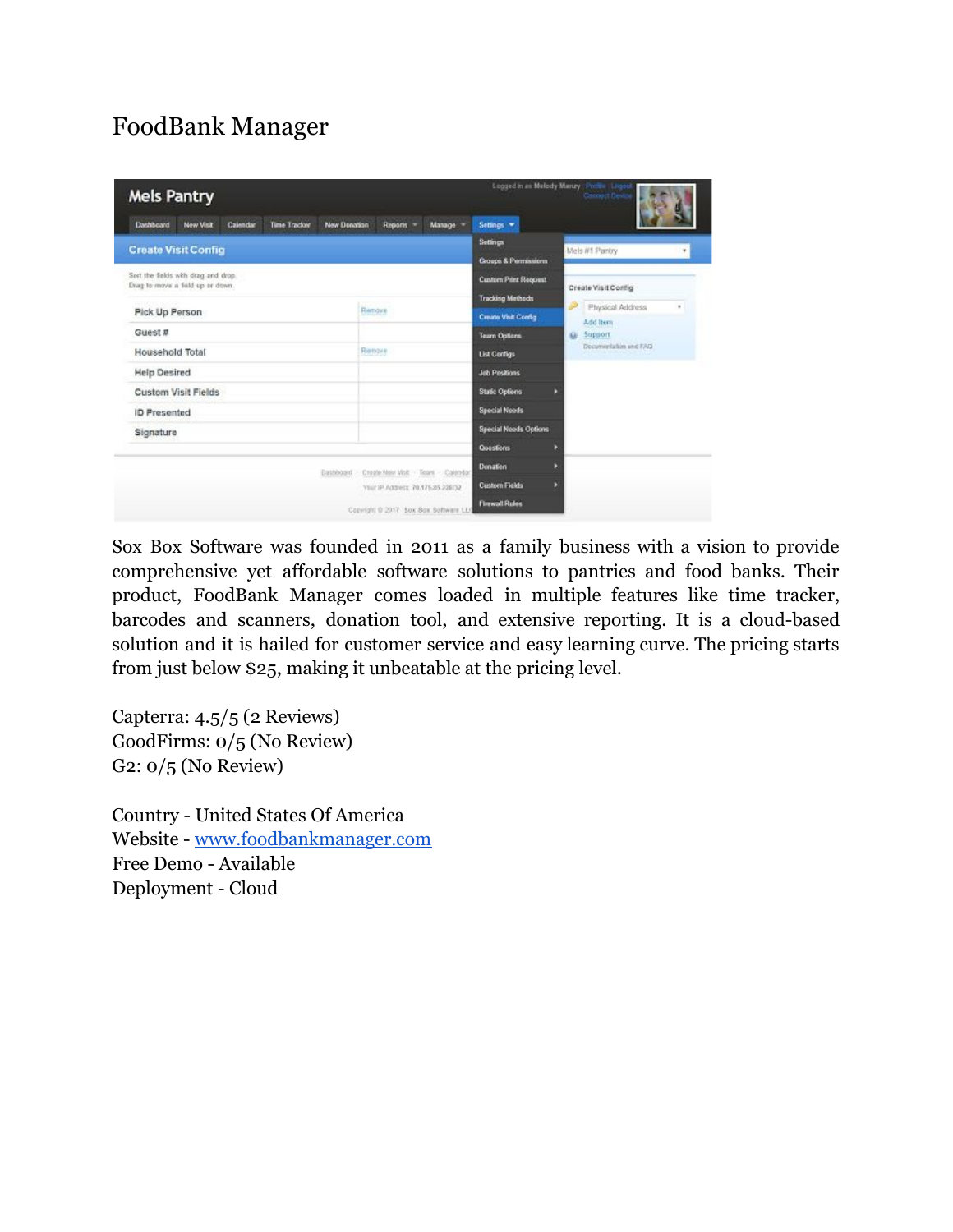### Food One



Softengine Inc's Food One is an extension of SAP Business One, and it is a fully loaded ERP suite with inventory control, warehouse management, and lot tracking as a major highlight. It is an SMB friendly solution that comes with a fully automated, real-time inventory control system, and it also allows you to manage commissions and rebates, raw materials. But features like hazardous material handling make it one of the potent offerings available in the market. Food One recently received the "North America Partner Excellence Award 2020 for SAP Business One." It also doubles as a CRM. It serves various clients and is one of the preferred SAP partners owing to its expertise.

Capterra: 0/5 (No Review) GoodFirms: 0/5 (No Review) G2: 0/5 (No Review)

Country - United States Of America Website - [www.softengine.com](http://www.softengine.com/) Free Demo - Not Available Deployment - Hybrid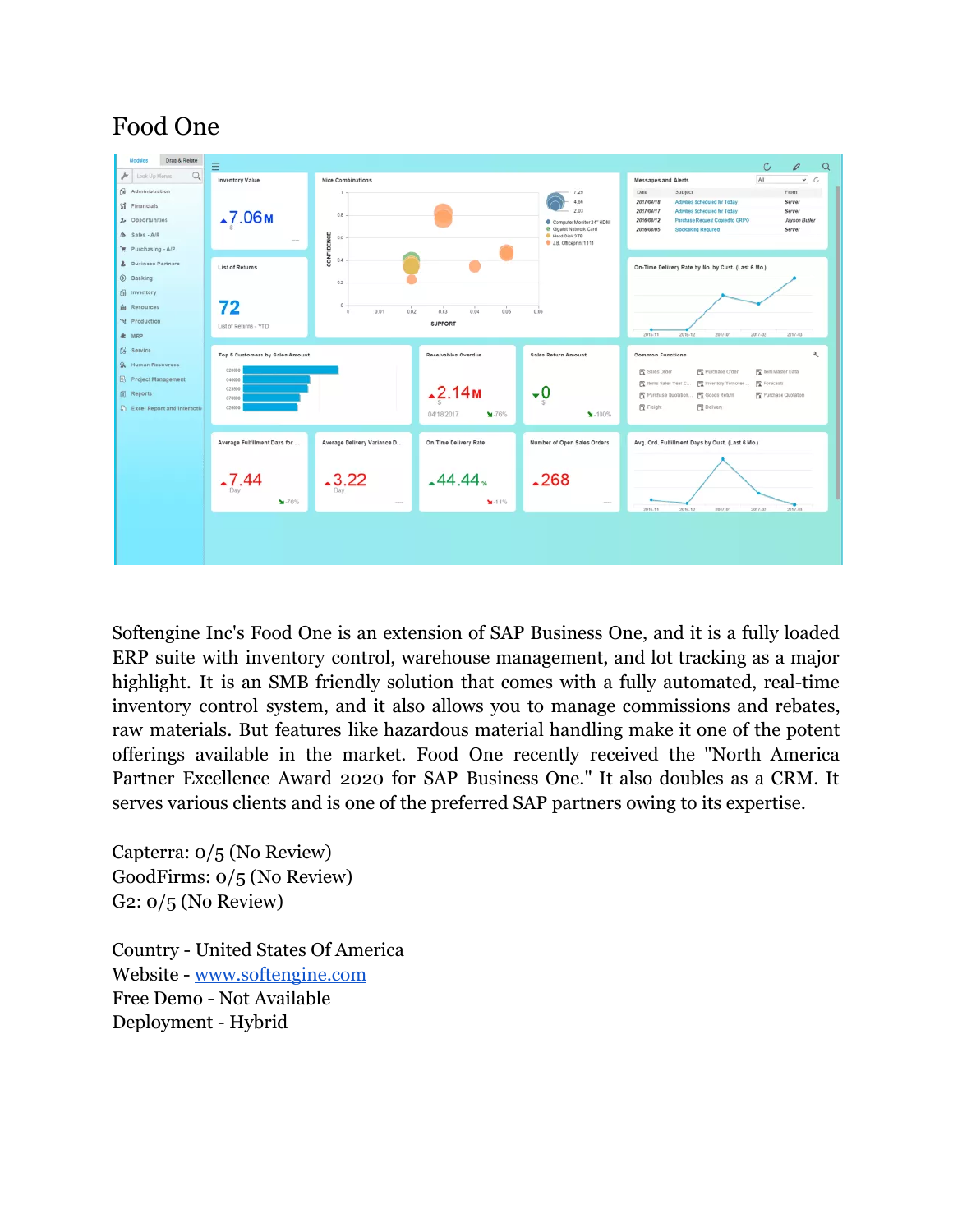## NECS entrée V4

| $\overline{Q}$<br><b>Item Number</b> 17295<br>SAN BENITO<br><b>Class</b> SAUCES<br><b>Description SAUCE PIZZA PREPARED W/OIL SPICE</b><br><b>Brand</b><br>$\div$<br>UPC Code 004171237410<br><b>GTIN Number</b><br>Pack Size 6/#10<br><b>Unit of Measure</b> CASE<br><b>SAN BENITO</b><br><b>Warehouse Loc.</b> DA2B<br><b>Temp Zone</b> Dry<br>Æ<br><b>Misc. Codes</b><br>Track By Lot<br>V Stock Item<br>$\Box$ Inactive<br>Allow Oversell<br>1.00<br><b>Cubic Feet</b><br>Taxable<br>Edit Tax Codes<br><b>Gallons</b><br>0.000<br><b>Ilu</b> Dashboards<br>Inventory Cost/Price Vendor Purchasing Promotions Food Show Promotions Kits Special Pricing Sule Pricing Euture Pricing Break Pricing Status Misr 1 Misr 2 MET<br>Weight Information<br>30-Day Order Breakdown<br>On Hand<br>Track by Weight<br>Price by Weight<br>Thursday<br>Friday<br>Monday<br>Tuesday<br>Wednesday<br>Saturday<br>109.00<br>0.0000<br>On Hand Weight<br>On Hand Ouantity<br>46,0000<br>10/21/13<br>10/22/13<br>10/23/13<br>10/24/13<br>10/25/13<br>10/26/13<br>Constant Weight<br>0<br><b>IN STOCK</b><br>41<br>Allocated<br>On Order<br>0.0<br>0.0<br>0.0<br>0.0<br>0.0<br>0.0<br>0.00<br>Average Weight<br>0.0<br>Allocated<br>10.0<br>14.0<br>13.0<br>0.0<br>0.0<br>0.00<br>Minimum Weight<br><b>Available</b><br>113.0<br>140.0<br>126.0<br>113.0<br>113.0<br>113.0<br>150,00<br><b>True Quantity</b><br>0.00<br>Maximum Weight<br>$\left  \right $<br><b>HELENGTHERE</b><br>-<br>46.00<br>CASE Breaking / On Hand Value<br>Gross Weight<br>6 <sup>1</sup><br>Case Item Number<br>Pieces per Case<br>"Make From" Information<br>Cycle Counting<br>Piece Item Number 172958<br>Item Created: 01/04/05<br>On Hand Oty On Hand Wgt Unit Cost<br>On Hand Value \$<br>Item No.<br>Always Count<br>Flag to Count<br>tem Number<br>÷<br>CASE<br>17295<br>109.00<br>0.00<br>26.74<br>2.914.90<br>$\vert 0 \vert$<br>rield %<br>n/a<br>By<br>PC.<br>48.07<br>Last<br>17295B<br>10.00<br>0.00<br>4.81 | <b>Inventory File Maintenance</b>              | $\overline{\mathbf{x}}$ |
|------------------------------------------------------------------------------------------------------------------------------------------------------------------------------------------------------------------------------------------------------------------------------------------------------------------------------------------------------------------------------------------------------------------------------------------------------------------------------------------------------------------------------------------------------------------------------------------------------------------------------------------------------------------------------------------------------------------------------------------------------------------------------------------------------------------------------------------------------------------------------------------------------------------------------------------------------------------------------------------------------------------------------------------------------------------------------------------------------------------------------------------------------------------------------------------------------------------------------------------------------------------------------------------------------------------------------------------------------------------------------------------------------------------------------------------------------------------------------------------------------------------------------------------------------------------------------------------------------------------------------------------------------------------------------------------------------------------------------------------------------------------------------------------------------------------------------------------------------------------------------------------------------------------------------------------------------------------------------------|------------------------------------------------|-------------------------|
|                                                                                                                                                                                                                                                                                                                                                                                                                                                                                                                                                                                                                                                                                                                                                                                                                                                                                                                                                                                                                                                                                                                                                                                                                                                                                                                                                                                                                                                                                                                                                                                                                                                                                                                                                                                                                                                                                                                                                                                    |                                                |                         |
|                                                                                                                                                                                                                                                                                                                                                                                                                                                                                                                                                                                                                                                                                                                                                                                                                                                                                                                                                                                                                                                                                                                                                                                                                                                                                                                                                                                                                                                                                                                                                                                                                                                                                                                                                                                                                                                                                                                                                                                    |                                                |                         |
| 0.00<br>Available to Make<br>Count Qty<br>Wght<br>0.0000<br>0.00<br>Calculate On Hand \$ Value using: Base Cost<br>3691 of 16078 ><br><b>KK</b>                                                                                                                                                                                                                                                                                                                                                                                                                                                                                                                                                                                                                                                                                                                                                                                                                                                                                                                                                                                                                                                                                                                                                                                                                                                                                                                                                                                                                                                                                                                                                                                                                                                                                                                                                                                                                                    | <b>Available</b><br>110.67<br>0.00<br>2,962.97 |                         |

NECS was established in 1987, and it helps over 1,500 food distributors to manage their inventory, invoicing, costing, purchase, and reporting with entrée V4. The software also provides a labeling facility as well as manages the accounts of individual customers, making it ideal for distributing various food products by full line wholesalers.

Capterra: 4.5/5 (13 Reviews) GoodFirms: 0/5 (No Review) G2: 3.5 /5 (1 Review)

Country - United States Of America Website - [www.necs.com](http://www.necs.com/) Free Demo - Not Available Deployment - On-Premise, Cloud

Horizon ERP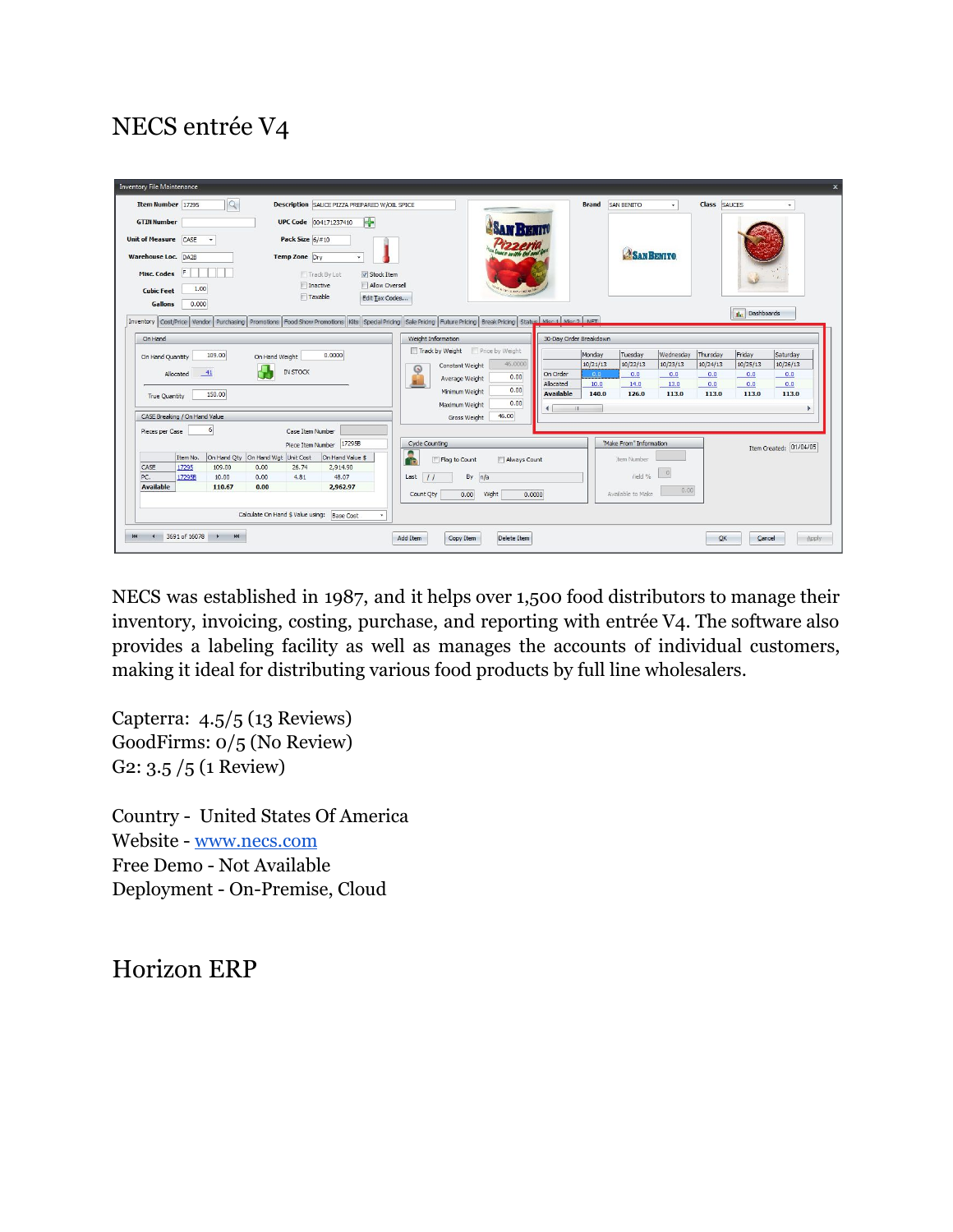| <b>Entry</b>             | <b>GST FILLING WINDOW</b> |                                             |                   |    |                         |                         |                        |                       |                      |               |                      |
|--------------------------|---------------------------|---------------------------------------------|-------------------|----|-------------------------|-------------------------|------------------------|-----------------------|----------------------|---------------|----------------------|
|                          |                           |                                             |                   |    |                         |                         |                        |                       |                      |               |                      |
| Delive                   | <b>Report Period</b>      |                                             |                   |    |                         |                         |                        |                       |                      |               |                      |
| From                     | 01/04/2018                | 開                                           | 30/04/2018<br>To  |    | 围                       |                         |                        |                       |                      |               |                      |
| SLI<br>GSTR <sub>1</sub> |                           | <b>B2B Invoices</b>                         |                   |    |                         |                         |                        |                       |                      |               |                      |
| GSTR <sub>2</sub>        |                           | <b>OSTIN</b>                                | Party Name        |    | InvoiceNumb Invoicedate |                         | InvoiceValue Form Type |                       | PlaceOfSupply        | ReverseCharge | InvoiceT             |
| GSTR3B                   |                           | 32AAAAK1164C1 THRIVENI GROCERY · GST1-53    |                   |    |                         | 09-Apr-2018 132570      |                        | <b>B2B</b>            | 32-Kerala            | N             | Requier <sup>A</sup> |
|                          |                           | 32AAABC0518R1_COCHIN SHIPYARD C GST1-127    |                   |    |                         | 17-Apr-2018 50064       |                        | <b>B.2B</b>           | 32-Kerala            | N             | Regular              |
| Data Validation.         |                           | 32AAABC0518R1_COCHIN SHIPYARD C GST1-127    |                   |    |                         | 17-Apr-2018 50064       |                        | 828                   | 32-Kevala            |               | Regular              |
| Sales Tax % Wise         |                           | 32AAABC0518R1_COCHIN SHIPYARD C GST1-127    |                   |    |                         | 17-Apr-2018 50064       |                        | <b>B2B</b>            | 32-Kevala            |               | Regular              |
| Puzch, Tax, % Wise.      |                           | 32AAABC0518R1_COCHIN SHIPYARD C G5T1-61     |                   |    |                         | 10-Apr-2018 71808       |                        | 828                   | 32-Kerala            |               | Regular              |
| CRIN: Tax, %, White.     |                           | 32AAABC0518R1_COCHIN SHIPYARD C GST1-61     |                   |    |                         | 10-Apr-2018 71808       |                        | <b>B.2B</b>           | 32-Kerala            | N             | Regular              |
| DBN: Top: % Wine         |                           | STAAATCEACUTT, WELDHAUS BUSSAIDAY COTS, SAY |                   |    |                         | <b>48 Buy-3088 9718</b> |                        | 端                     | <b>S.S. Magazine</b> |               | Walsey Age           |
|                          |                           | <b>B2CS Invoice Summary</b>                 |                   |    |                         |                         |                        |                       |                      |               |                      |
| 4回                       |                           | InvoiceType                                 | PlaceOfSuppl Rate |    |                         | TaxableValue CessAmount |                        | <b>ECommerceGSTIN</b> |                      |               |                      |
|                          |                           | OE                                          | 32-Kerala         | o  | 227535                  | $\theta$                |                        |                       |                      |               |                      |
| Export                   |                           | OE                                          | 32-Kerala         | 5  | 265787.8                | $\alpha$                |                        |                       |                      |               |                      |
|                          |                           | OE                                          | 32-Kerala         | 12 | 10926.9                 | $\alpha$                |                        |                       |                      |               |                      |
|                          |                           | OE                                          | 32-Kerala         | 18 | 66985.17                | $\theta$                |                        |                       |                      |               |                      |
|                          |                           |                                             |                   |    |                         |                         |                        |                       |                      | REFRESH       |                      |
|                          |                           |                                             |                   |    |                         |                         |                        |                       |                      |               |                      |
|                          |                           |                                             |                   |    |                         |                         |                        |                       |                      | EXPORT TO CSV |                      |

Horizon ERP is a powerful distribution billing and accounting software and it is ideal for small stores. It is an easy to use yet comprehensive solution and it supports upto 25 SKUs. It also supports inventory control functions and business requirements like user access controls, customized printing templates, and data transfer. It enjoys a user base of over 600 companies and it is a ready-to-use solution.

Capterra: 4.5/5 (6 Reviews) GoodFirms: 0/5 (No Review) G2: 4/5 (1 Review)

Country - India Website - [www.horizontechsolutions.co.in](http://www.horizontechsolutions.co.in/) Free Demo - Not Available Deployment - On-Premise, Cloud